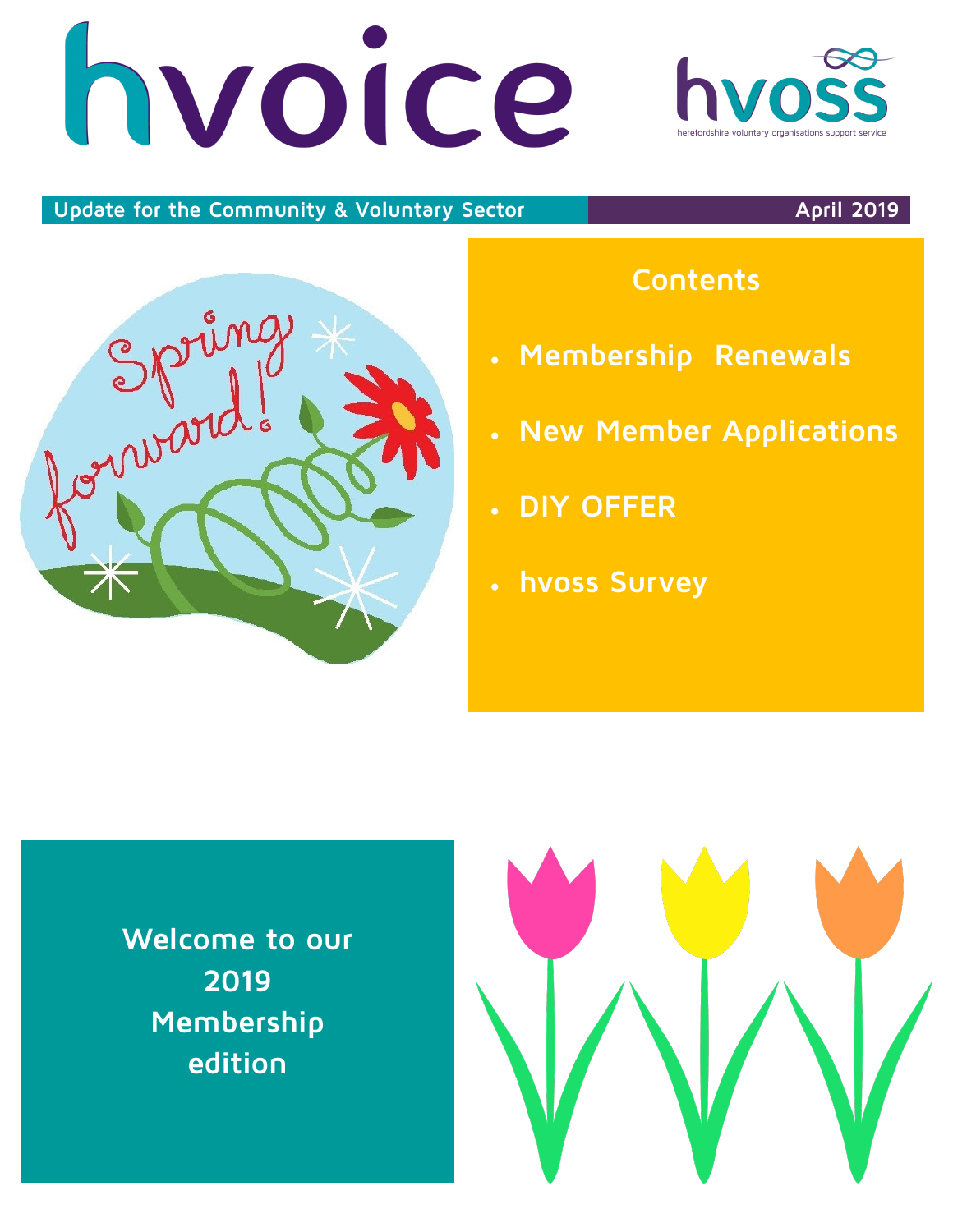## **Membership Applications and Renewals**

We really appreciate our Members and so we have decided to retain the existing fee structure for a further 12 months.

If you are considering becoming a member of hvoss, please have a read of our membership [application form,](file:///Z:/hvoss Membership/2019_20 Membership/New Members Application Form 2019 2020.docx) as well as the flyer on the [benefits](file:///Z:/hvoss Membership/2019_20 Membership/hvoss membership benefits flyer 2019.pdf) of being a hvoss member.

If you wish to renew your existing membership, please complete the membership [renewal form.](file:///Z:/hvoss Membership/2019_20 Membership/Membership Renewal Form 2019_20.docx)

### **Future events**

We are keen to share local success stories and welcome speakers from Herefordshire based organisations as well as local branches of national organisations.

Would you like to nominate your organisation to share information on its success in bidding for funding? Do you have an interesting story about the work that you do across the county? Is there an organisation that you would really like to hear from?

Please let us know at members@hvoss.org.uk